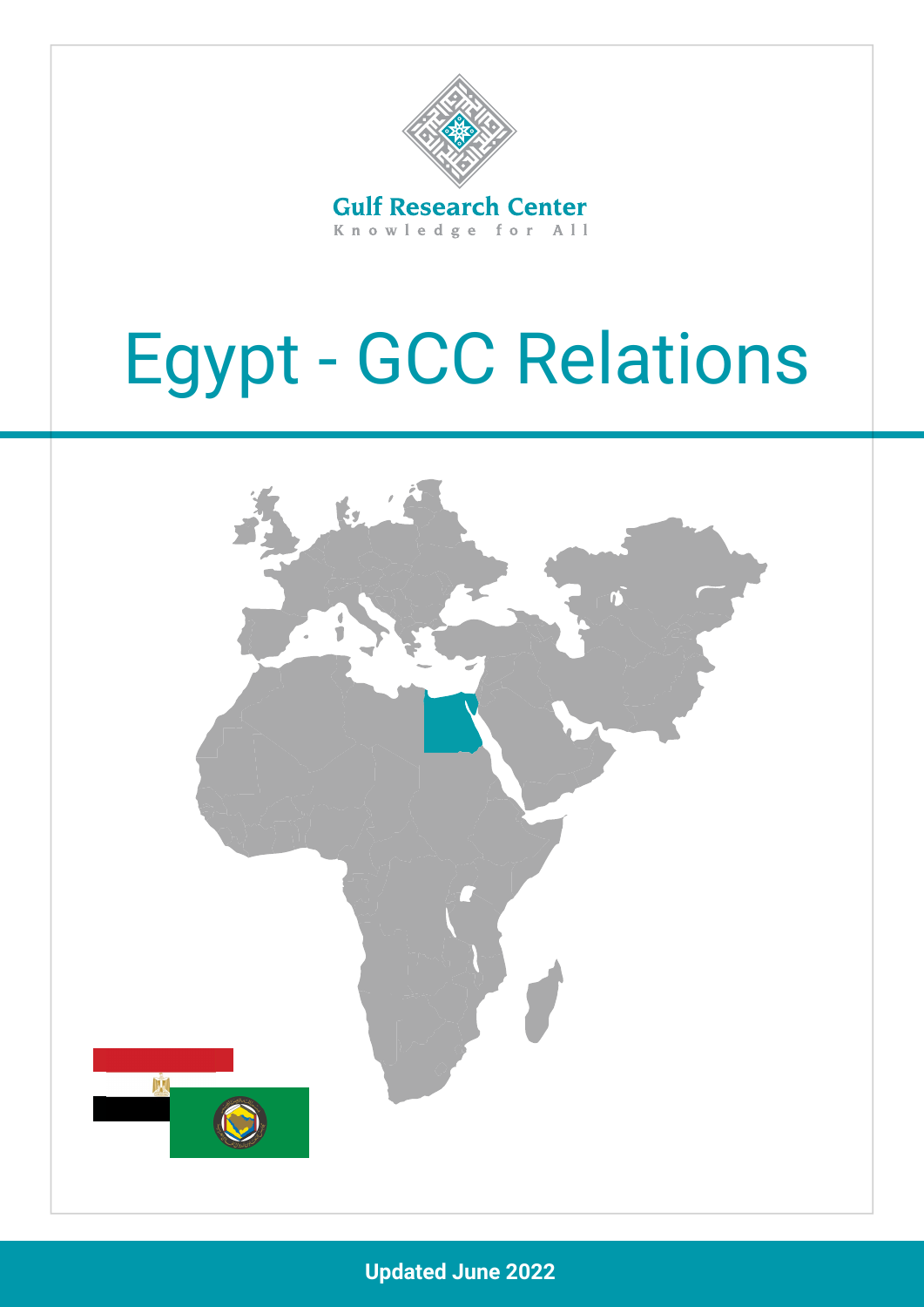

#### **Key Domestic Developments**

In April 2021, Egypt launched the [National Structural](https://www.oecd-ilibrary.org/docserver/3418e76a-en.pdf?expires=1652095281&id=id&accname=guest&checksum=7AC42776B401C847609060E08CD1E17A)  [Reforms Program \(NSRP\)](https://www.oecd-ilibrary.org/docserver/3418e76a-en.pdf?expires=1652095281&id=id&accname=guest&checksum=7AC42776B401C847609060E08CD1E17A). The NSRP (2021-24) strives to achieve balanced and sustainable growth considering national and international developments, such as the COVID-19 pandemic and the global transformation towards digital and green technologies. As part of the plan, the government announced both structural and legislative reforms to increase resilience, promote employment and employability, and increase productivity and competitiveness. The NSRP is aligned with the [Sustainable](https://www.oecd-ilibrary.org/docserver/3418e76a-en.pdf?expires=1652095281&id=id&accname=guest&checksum=7AC42776B401C847609060E08CD1E17A)  [Development Strategy](https://www.oecd-ilibrary.org/docserver/3418e76a-en.pdf?expires=1652095281&id=id&accname=guest&checksum=7AC42776B401C847609060E08CD1E17A), the African Union Commission's (AUC) Agenda 2063: the Africa We Want, as well as Vision 2030 — a long-term strategy launched by Egypt's president in 2016, encompassing areas such as promoting Industry 4.0 and the green economy, maintaining water and food security, and controlling population growth. Some key targets identified within this plan include raising the real GDP growth rate from 3.6% in 2019/20 to 6%-7% in 2023/24, and to increase the share of investment in GDP from 13.7% of GDP in 2019/20 to at least 20% in 2023/24. [Elections for both legislative chambers within the Egyptian](https://bti-project.org/en/reports/country-report/EGY)  [Parliament were held in 2020, and they resulted in the](https://bti-project.org/en/reports/country-report/EGY)  [victory of almost exclusively regime supporters.](https://bti-project.org/en/reports/country-report/EGY) Elections for the senate, which functions as a mainly consultative upper house of parliament, were held in August 2020. With a notably low voter turnout rate of 14.2%, the Nation's Future Party (NFP), which has close ties to security agencies and supports the regime, won 147 of the 200 contested seats. Elections for the House of Representatives, Egypt's lower house and main legislative body, were held in November and December 2020 and experienced a voter turnout of 28.8%. [The NFP secured 315 seats \(53%\), followed by the](https://bti-project.org/en/reports/country-report/EGY) [pro-regime Republican People's Party \(RPP\) with 50 seats](https://bti-project.org/en/reports/country-report/EGY) [\(8%\)](https://bti-project.org/en/reports/country-report/EGY). Without a noticeable opposition, [parliament is not](https://bti-project.org/en/reports/country-report/EGY) [expected to serve as a check on the executive branch. Other](https://bti-project.org/en/reports/country-report/EGY) [key developments within the Egyptian government include](https://bti-project.org/en/reports/country-report/EGY) [the passing of constitutional amendments in April 2019,](https://bti-project.org/en/reports/country-report/EGY) [which extended further power to the president's office.](https://bti-project.org/en/reports/country-report/EGY) [President Abdel Fattah al-Sisi faces an election in 2024 and](https://bti-project.org/en/reports/country-report/EGY) [he is likely to run for another term.](https://bti-project.org/en/reports/country-report/EGY) 

The ongoing war in Ukraine has only further increased food and energy prices within Egypt. Egypt started experiencing an increase in food prices in March after the prices had increased on the world market. As a result, the Egyptian government issued a decree regulating the prices of subsidized and unsubsidized bread, and enforced a three-month ban on the export of all kinds of seed and vegetable oils, corn, flour, wheat, beans, and other products. [Depreciation of the pound and heavy dependence on food](https://www.worldbank.org/en/news/press-release/2022/06/07/stagflation-risk-rises-amid-sharp-slowdown-in-growth-energy-markets) [imports, particularly from Russia and Ukraine, have driven](https://www.worldbank.org/en/news/press-release/2022/06/07/stagflation-risk-rises-amid-sharp-slowdown-in-growth-energy-markets) [inflation within Egypt to double- digit annual rates](https://www.worldbank.org/en/news/press-release/2022/06/07/stagflation-risk-rises-amid-sharp-slowdown-in-growth-energy-markets). On June 12<sup>th</sup>, Egypt's prime minister, Mostafa Madbouly, said that the Egyptian economy had suffered 130 billion Egyptian pounds (USD 7 billion) in direct losses due to the ongoing Russian military operation in Ukraine. Prior to the war, Egypt had been importing 42 percent of its grains from Russia and Ukraine, Madbouly said, adding that 31 percent

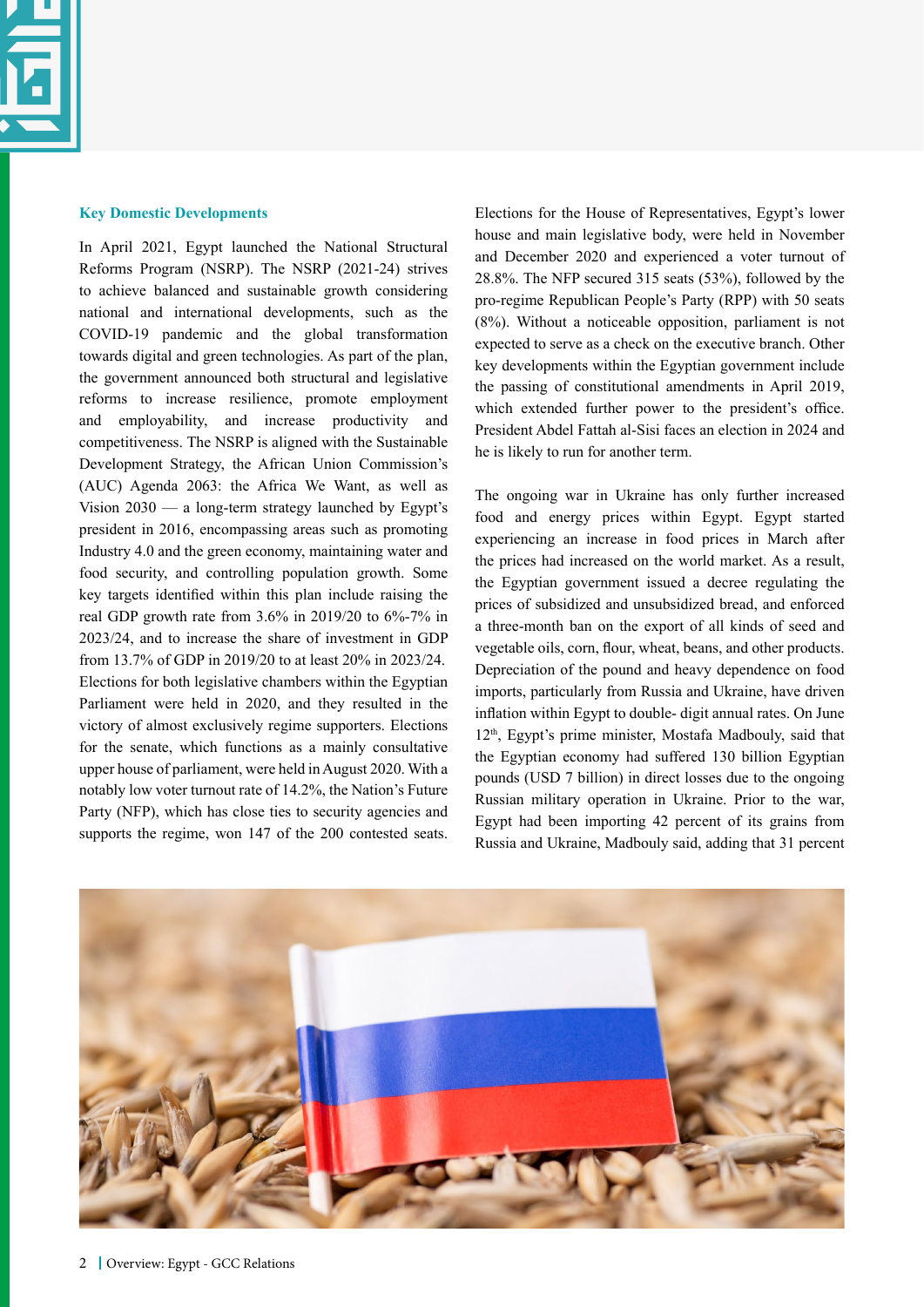of all tourists visiting the country were also from these two countries. As such, the Egyptian economy took a massive hit due to the implications of the war on global food prices[.](https://www.hindustantimes.com/business/egypts-economy-loses-usd-7-billion-due-to-russia-ukraine-war-101652637031345.html) [In order to soften the blow to the domestic economy, the](https://www.hindustantimes.com/business/egypts-economy-loses-usd-7-billion-due-to-russia-ukraine-war-101652637031345.html) [Egyptian government intends to strengthen the private](https://www.hindustantimes.com/business/egypts-economy-loses-usd-7-billion-due-to-russia-ukraine-war-101652637031345.html) [sector, localize industry, and boost the Egyptian stock](https://www.hindustantimes.com/business/egypts-economy-loses-usd-7-billion-due-to-russia-ukraine-war-101652637031345.html) [exchange.](https://www.hindustantimes.com/business/egypts-economy-loses-usd-7-billion-due-to-russia-ukraine-war-101652637031345.html) [The Egyptian Prime Minister mentioned that](https://www.hindustantimes.com/business/egypts-economy-loses-usd-7-billion-due-to-russia-ukraine-war-101652637031345.html) ["Egypt would have neither overcome the crisis caused by](https://www.hindustantimes.com/business/egypts-economy-loses-usd-7-billion-due-to-russia-ukraine-war-101652637031345.html) [the coronavirus nor withstand this crisis if it was not for the](https://www.hindustantimes.com/business/egypts-economy-loses-usd-7-billion-due-to-russia-ukraine-war-101652637031345.html) [program of economic reforms and the unprecedented pace](https://www.hindustantimes.com/business/egypts-economy-loses-usd-7-billion-due-to-russia-ukraine-war-101652637031345.html) [of development."](https://www.hindustantimes.com/business/egypts-economy-loses-usd-7-billion-due-to-russia-ukraine-war-101652637031345.html)



#### **Source: [World Bank](https://www.worldbank.org/en/news/press-release/2022/06/07/stagflation-risk-rises-amid-sharp-slowdown-in-growth-energy-markets)**

## **Egyptian Economy**

- GDP: [\\$365.25 billion \(2020\)](https://data.worldbank.org/indicator/NY.GDP.MKTP.CD?locations=EG)
- GDP per capita: [\\$3,569.2 \(2020\)](https://data.worldbank.org/indicator/NY.GDP.PCAP.CD?locations=EG)
- Annual Growth Rate: [3.6% \(2020\)](https://data.worldbank.org/indicator/NY.GDP.MKTP.KD.ZG?locations=EG)
- Annual Inflation, consumer prices: [5% \(2020\)](https://data.worldbank.org/indicator/FP.CPI.TOTL.ZG?locations=EG)
- Population: 102,334.40 (2020)
- Unemployment Rate: [9.3% \(2021\)](https://data.worldbank.org/indicator/SL.UEM.TOTL.ZS?locations=EG)
- Credit Rating: B+, LTR and country ceiling; B STR (Fitch Ratings April 2022)

Although Egypt's macroeconomic environment has shown resilience in the face of the COVID-19 pandemic, longstanding challenges persist. Such challenges include sluggish private sector activity, underperforming non-oil exports and foreign direct investments (FDI), and the elevated

government debt-to-GDP ratio (despite its significant reduction prior to the pandemic). Revenue mobilization is also below potential, and the budget structure is unfavorable with its high interest payments and limited allocations to key sectors, such as health and education. The International Monetary Fund (IMF), however, now expects the Egyptian economy to expand at a 5.9% clip in FY 2021-2022, up 0.3 percentage points from its previous forecast in January.

## **Egyptian Foreign Policy**

The Egyptian regime pursues a foreign policy that positions the country as a regional anchor of stability. Egypt also seeks to diversify its external relations and strengthen partnerships, especially with China, Russia, Saudi Arabia, and the United Arab Emirates. Consequently, Egypt has largely succeeded in eluding any loan or aid conditions that counter its own preferences, as can be seen in the recent deepening of the largely unconditional economic and security cooperation with several European states. Not all cooperation, however, is unconditional. The U.S. Congress signed off on its annual \$1.3 billion in military aid in late 2020, but in an unprecedented move, made the expenditure of \$75 million conditional on the release of political prisoners.

External support and collaboration are [mainly sought out](https://bti-project.org/en/reports/country-report/EGY) [in the fields of security, as well as in the economic, energy,](https://bti-project.org/en/reports/country-report/EGY) [infrastructure and education sectors.](https://bti-project.org/en/reports/country-report/EGY) International input has previously been accepted within specific cooperation and investment projects, such as the construction of a nuclear power plant by Russia's ROSATOM, the purchase of weaponry and subsequent training, and the introduction of Japanese educational approaches in some Egyptian schools. These cases, however, tend to be limited. The European Union remains Egypt's main source of foreign direct investments (FDI), in addition to its largest trade partner. Regarding Egypt's' neighboring Middle East and North Africa (MENA) region, the significance of MENA [states as](https://bti-project.org/en/reports/country-report/EGY) [economic partners has increased in recent years. Egypt is a](https://bti-project.org/en/reports/country-report/EGY) [member of the Agadir Agreement and the Greater Arab Free](https://bti-project.org/en/reports/country-report/EGY) [Trade Area \(GAFTA\).](https://bti-project.org/en/reports/country-report/EGY) The Egyptian government has also pivoted diplomatically to the African continent, especially considering Egypt's presidency of the African Union (AU) in 2019. Egypt is also a member of COMESA, and the AfCFTA was launched on January 1, 2021. Notably, during the COVID-19 pandemic, Egypt sent relief material to 30 African states, some Arab states, Italy, China, as well as the United States.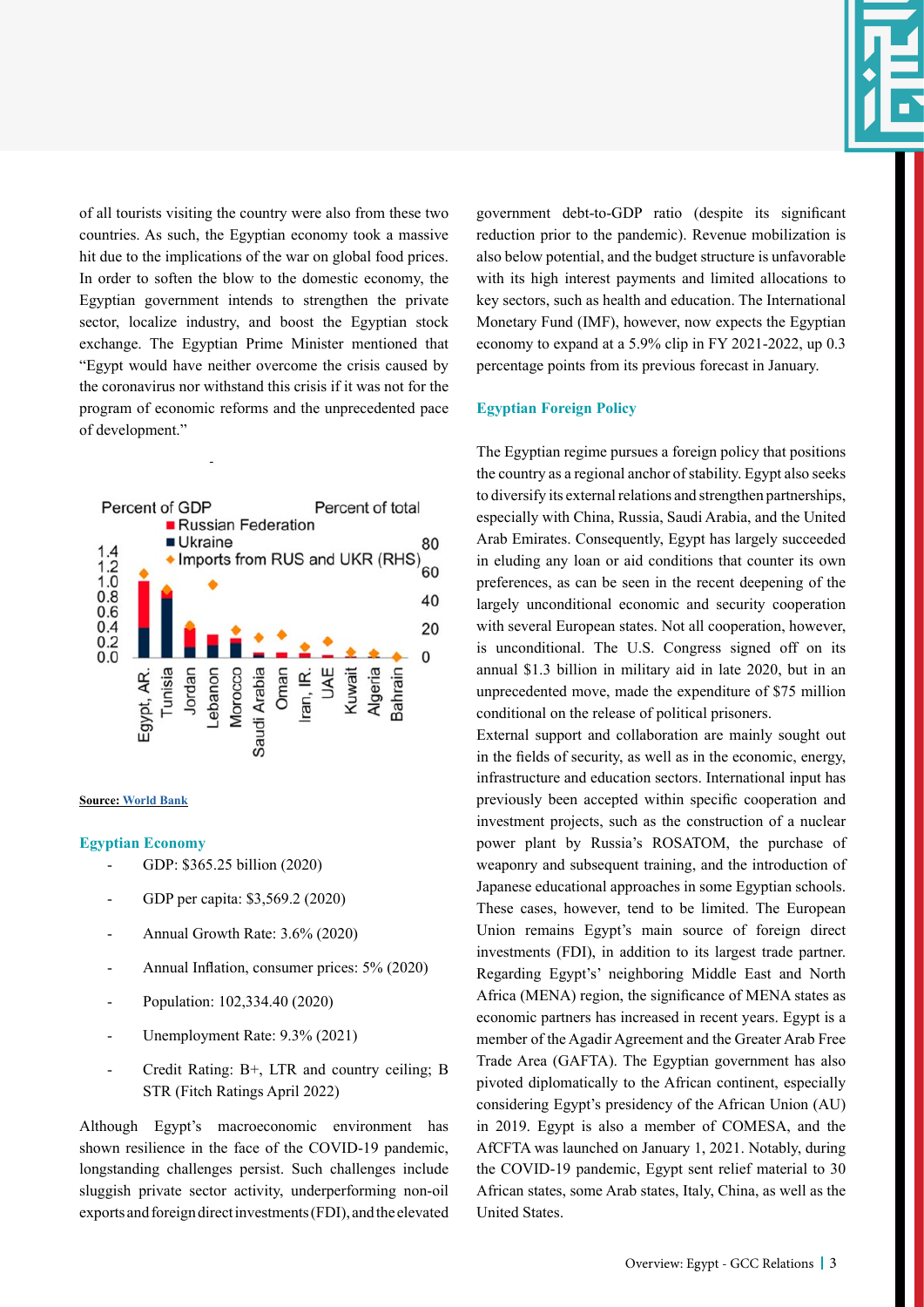



Source: [Israeli Ministry of Foreign Affairs](https://www.gov.il/en/departments/news/pm-bennett-returns-from-diplomatic-visit-to-egypt-22-mar-2022)

[Among Egypt's recent foreign policy developments in the](https://www.al-monitor.com/originals/2022/05/turkey-inches-closer-egypt) [region lies a new step toward rapprochement with Turkey,](https://www.al-monitor.com/originals/2022/05/turkey-inches-closer-egypt) [with whom Egypt cut ties with in 2013.](https://www.al-monitor.com/originals/2022/05/turkey-inches-closer-egypt) [The Turkish](https://www.al-monitor.com/originals/2022/05/turkey-inches-closer-egypt) [Minister of Treasury and Finance, Nureddin Nebati, was](https://www.al-monitor.com/originals/2022/05/turkey-inches-closer-egypt) [scheduled to visit Egypt on June 1, marking the first Turkish](https://www.al-monitor.com/originals/2022/05/turkey-inches-closer-egypt) [ministerial visit to Cairo in nine years.](https://www.al-monitor.com/originals/2022/05/turkey-inches-closer-egypt) [Although Turkey's](https://www.al-monitor.com/originals/2022/05/turkey-inches-closer-egypt) [Foreign Minister Mevlut Cavusoglu announced "the start](https://www.al-monitor.com/originals/2022/05/turkey-inches-closer-egypt) [of a new phase in the two countries' relations" on April 14](https://www.al-monitor.com/originals/2022/05/turkey-inches-closer-egypt) [and noted that reciprocal visits and discussions could take](https://www.al-monitor.com/originals/2022/05/turkey-inches-closer-egypt) [place, the two countries have not yet agreed to exchange](https://www.al-monitor.com/originals/2022/05/turkey-inches-closer-egypt) [ambas](https://www.al-monitor.com/originals/2022/05/turkey-inches-closer-egypt)sadors[. In regard to Libya, Cairo has hosted the](https://english.ahram.org.eg/NewsContent/50/1201/466396/AlAhram-Weekly/Egypt/Libya-No-sign-of-an-agreement.aspx) [second round of dialogue between the Libyan High Council](https://english.ahram.org.eg/NewsContent/50/1201/466396/AlAhram-Weekly/Egypt/Libya-No-sign-of-an-agreement.aspx) [of State and Tobruk-based House of Representatives in mid-](https://english.ahram.org.eg/NewsContent/50/1201/466396/AlAhram-Weekly/Egypt/Libya-No-sign-of-an-agreement.aspx)[May. Among the attendees was the UN Special Advisor on](https://english.ahram.org.eg/NewsContent/50/1201/466396/AlAhram-Weekly/Egypt/Libya-No-sign-of-an-agreement.aspx) [Libya, Stephanie Williams.](https://english.ahram.org.eg/NewsContent/50/1201/466396/AlAhram-Weekly/Egypt/Libya-No-sign-of-an-agreement.aspx) The Egyptian foreign ministry explained that it was aware of the sensitivity and difficulty of the issues being discussed during the meeting, but affirmed its confidence in the capabilities and commitment of the participants to support the interests of the Libyan people. There are also developments in Egypt's relationship with Israel, as of May 29 (and following several talks and ministerial meetings between the two countries), Israel announced its plan to expand economic ties with Egypt in a variety of fields. The [declared goal](https://www.gov.il/BlobFolder/reports/seder_gov190522/he/Seder_Gov_n615190522.pdf) is doubling the scope of commerce (not including the sale of natural gas) from \$330 million in 2021 to \$700 million.

## **Egypt-GCC Factsheet**

## **Egypt Trade in Goods with GCC Countries in US Dollars 2019**

| Source: World Bank |
|--------------------|
|--------------------|

| <b>Country</b>             | <b>Exports</b>  | <b>Imports</b>     | <b>Balance</b>        |
|----------------------------|-----------------|--------------------|-----------------------|
| Bahrain                    | 63, 511, 23     | 376, 434, 61       | -312, 923.38          |
| Kuwait                     | 276, 420.61     | 2, 156, 030.<br>77 | $-1, 879, 610.16$     |
| Oman                       | 193, 587. 18    | 260, 613. 33       | $-67, 026, 15$        |
| Oatar                      | 175.27          | 23, 690, 66        | $-23, 515, 39$        |
| Saudi<br>Arabia            | 1, 702, 151     | 5, 214, 086.<br>14 | $-3, 511, 935.$<br>14 |
| United<br>Arab<br>Emirates | 2, 069, 450, 76 | 1, 783, 464.<br>87 | 285, 985. 89          |
| <b>GCC</b> Total<br>Amount | 4,305,296.05    | 9,814,320.38       | -5,509,024.33         |

Egypt imports more goods from the GCC than it exports; Egypt imports significant amounts of crude oil from GCC countries, however it exports more to the UAE (and thus has a positive trade balance with the UAE). Egyptian imports of crude oil or oil products from the UAE has traditionally been low, and lower than other countries.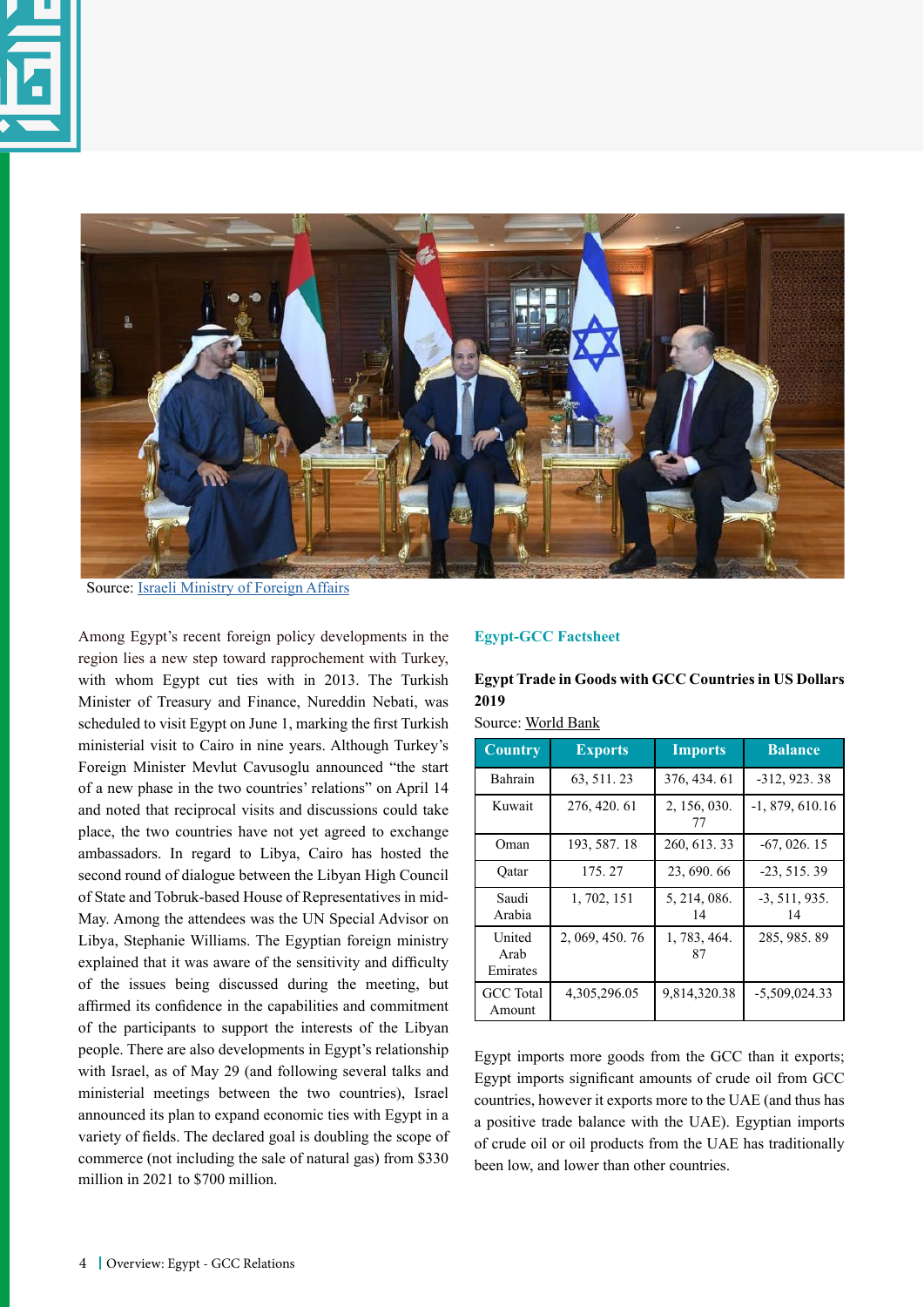

## **Establishment of Diplomatic Relations**

- Saudi Arabia: 7 May 1936
- Oman: 1972
- Kuwait: March 19, 1962
- United Arab Emirates: 1971
- Bahrain: 1971
- Oatar: 1972

## **Current Diplomatic Representation**

- Egyptian Ambassador in Riyadh: Nasser Hamdy
- Saudi Ambassador in Cairo: Ahmad Qattan

# **Key Policy Officials and Entities Dealing with the Gulf Region:**

- Egyptian Ministry of Foreign Affairs
- Minister of Foreign Affairs: Sameh Shoukry

## **Key Research Centers and Think Tanks**

- [ACPSS Al-Ahram Center for Political and](https://www.euromesco.net/institute/acpss-al-ahram-center-for-political-and-strategic-studies/) [Strategic Studies](https://www.euromesco.net/institute/acpss-al-ahram-center-for-political-and-strategic-studies/)
- Egyptian Center for Economic Studies ECES
- [Center for Political Research & Studies &](http://www.feps.edu.eg/enn/centers/cprsid/index.php) [Intercultural](http://www.feps.edu.eg/enn/centers/cprsid/index.php)
- [Egyptian Council for Foreign Affairs \(ECFA\)](https://ecfa-egypt.org)
- [Institute of National Planning](https://www.inp.edu.eg/Home/Index)

## **Key Regional Experts**

- [Amr Adly](https://www.aucegypt.edu/fac/amradly), Assistant Professor of political science at the American University of Cairo
- [Mohamed El Dahshan](https://www.chathamhouse.org/about-us/our-people/mohamed-el-dahshan), associate fellow with the Chatham House Middle East and North Africa Programme
- [Mirette F. Mabrouk,](https://www.mei.edu/profile/mirette-f-mabrouk) Senior Fellow and Founding Director of the Egypt program at the Middle East Institute (MEI)
- [Yasmine Farouk,](https://carnegieendowment.org/experts/1663) nonresident scholar in the Middle East Program at the Carnegie Endowment for International Peace
- [Eman Ragab](https://www.euromesco.net/expert/eman-ragab/), Senior Researcher and Head of Military and Security Research Unit at the Al-

Ahram Center for Political and Strategic Studies (ACPSS)

- [Abdel Moneim Said,](https://agsiw.org/associates/abdel-monem-said-aly-phd/) Director of al-Ahram Center for Political and Strategic Studies in Cairo
- [Robert Mason,](https://agsiw.org/associates/robert-mason/) Non-Resident Fellow with the Arab Gulf States Institute in Washington and former Director of the Middle East Studies Center at The American University in Cairo

## **Key Recent Literature**

- [Egyptian foreign policy after the 2011 revolution:](https://www.tandfonline.com/doi/full/10.1080/13530194.2020.1747983) [the dynamics of continuity and change](https://www.tandfonline.com/doi/full/10.1080/13530194.2020.1747983)
- [Egypt and the Gulf Allies and Rivals](https://www.chathamhouse.org/sites/default/files/CHHJ8102-Egypt-and-Gulf-RP-WEB_0.pdf)
- [Getting complicated in a hurry: The implications](https://www.mei.edu/publications/getting-complicated-hurry-implications-egypt-russias-invasion-ukraine) [for Egypt of Russia's invasion of Ukraine](https://www.mei.edu/publications/getting-complicated-hurry-implications-egypt-russias-invasion-ukraine)
- [Egypt's Renewed Dependency on GCC States'](https://agsiw.org/egypts-renewed-dependency-on-gcc-states-largesse/) [Largesse](https://agsiw.org/egypts-renewed-dependency-on-gcc-states-largesse/)
- [Reflections on the Failure of the Egyptian](https://doi.org/10.1080/19436149.2022.2030982) [Revolution](https://doi.org/10.1080/19436149.2022.2030982)

# **Key Developments in GCC-Egypt Relations**

## **Egypt-GCC:**

- Egypt's Foreign Minister, Sameh Shoukry, headed to Riyadh to inaugurate a so-called "political consultation mechanism" between Egypt and the Gulf Cooperation Council (GCC) countries on December 12, 2021. The ministry's spokesperson, Ahmed Hafez, said in a statement that the meeting had come as a "continuation of the solid Egyptian-Gulf relations, which are characterized by depth and strength at various levels."
- The Egyptian Foreign Minister Sameh Shoukry and the Secretary-General of the Cooperation Council for the Arab States of the Gulf (GCC) Nayef Falah M. Al-Hajraf signed a memorandum of understanding (MoU) on 24 February 2022 on the political consultation mechanism between Egypt and the GCC General Secretariat. The signed MoU contributes to strengthening political and strategic relations between the two sides, "especially during the current stage, which is witnessing unprecedented challenges that require activating various frameworks of coordination and cooperation," said Shoukry.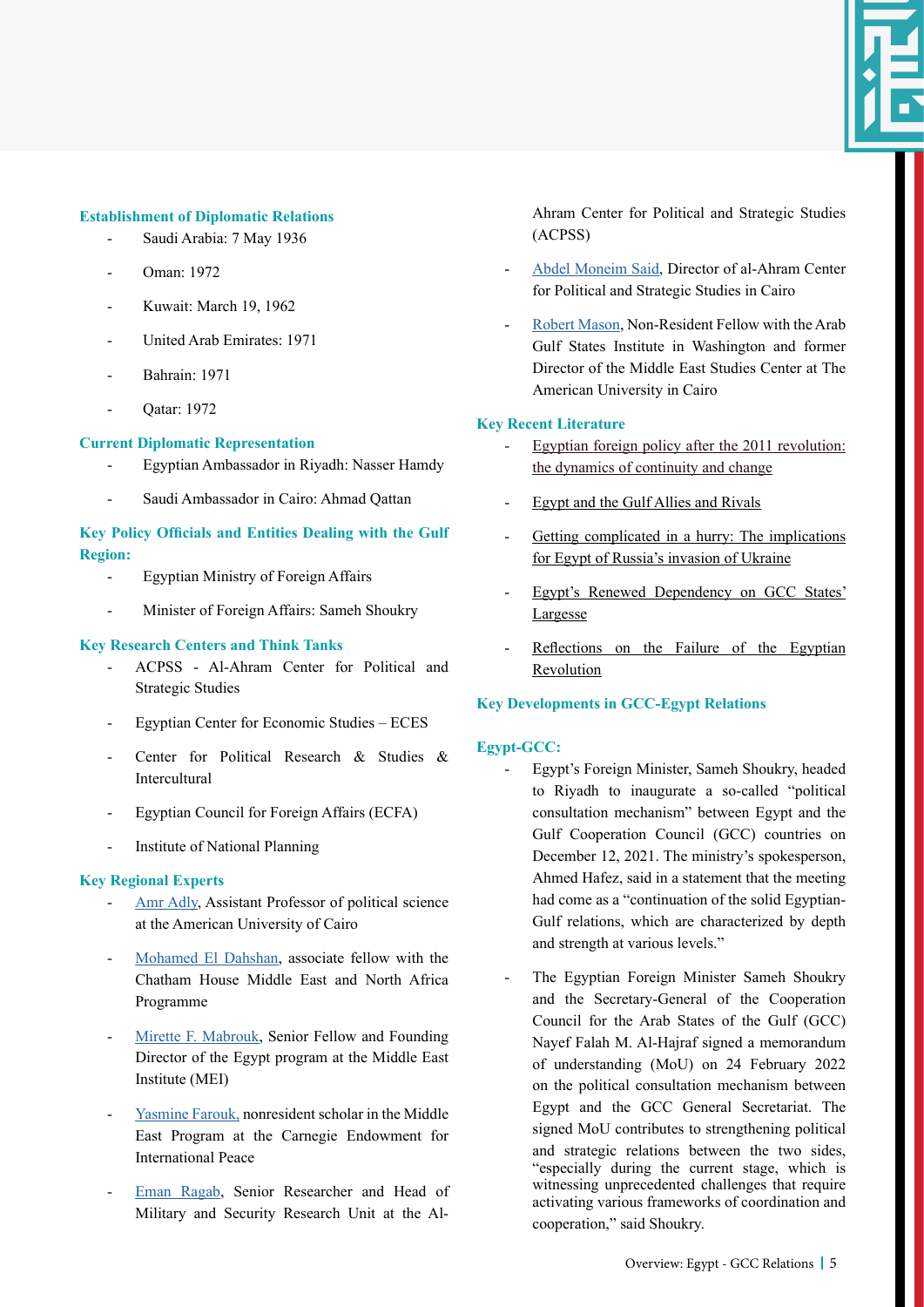

- GCC Secretary-General Dr. Nayef Al Hajraf condemned an armed attack on a water-lifting station in the Sinai Peninsula on May 8, 2022, that killed 11 soldiers and hurt five others as a "cowardly terrorist" attack. Gulf states stand in solidarity with Egypt in confronting violence, extremism and terrorism, the secretary-general of the six-nation bloc said in a statement.

# **Egypt-KSA**

- The Egyptian-Saudi working group concerned with following up on the implementation of the recommendations issued by the 17th session of the Egyptian-Saudi Joint Committee concluded its meetings on March 24, 2022. The meeting was chaired by Egyptian Minister of Trade and Industry Nevine Gamea and Saudi Minister of Trade Majid Bin Abdullah Al-Qasabi. The two sides agreed to bolster cooperation in many economic fields, including trade cooperation by solving challenges facing bilateral trade and investors in the two countries.
- In early January 2022, the Saudi Fund for Development, known as SFD, signed multiple financing agreements in Egypt with the Industrial Development Bank, Banque du Caire and Enmaa Finance Company. The total value of the agreements is 300 million Egyptian pounds (\$19 million), intended to finance small, medium and micro enterprises in the Upper Egypt region.
- Saudi Arabia announced that it had deposited \$5 billion in the Central Bank of Egypt on March 30, 2022, to help Egypt mitigate fallout from the ongoing Ukraine war.

# **Egypt-UAE**

- On 22 March 2022, Egyptian President Abdel Fattah el-Sisi hosted a three-way summit with Israeli Prime Minister Naftali Bennett and the Abu Dhabi Crown Prince Shaikh Mohammed bin Zayed Al Nahyan — the first of its kind since the UAE normalized relations with Israel. The agenda is said to have covered the aftermath of the invasion of Ukraine, as well as the Iran nuclear deal.
- The United Arab Emirates (UAE) announced its intention to invest \$2 billion in Egypt on March

23, 2022, to help offset financial difficulties and potential food insecurity that Egypt is facing because of the Ukraine crisis.

- Egypt signed an agreement with AMEA Power of the United Arab Emirates on April 20, 2022, to produce up to 390,000 tons of green ammonia a year in Ain Sokhna, the cabinet said on Wednesday.
- On April 25, 2022, the Crown Prince of Abu Dhabi Shaikh Mohammed bin Zayed, discussed the developments in Jerusalem and Al-Aqsa compound with Egypt's President Abdel Fattah al-Sisi and Jordan's King Abdullah during their meeting in Cairo, state news agency WAM reported. The three leaders also discussed the war in Ukraine and called on all parties concerned to exert maximum efforts to settle the conflict through giving priority to diplomacy and dialogue to restore security and stability.
- On May 29, 2022, the United Arab Emirates' state news agency WAM reported that the Abu Dhabi state holding firm ADQ will allocate \$10 billion in investment for projects with Egypt and Jordan, citing the Industry and Advanced Technology Minister Sultan Al Jaber.

# **Egypt-Qatar**

- Egypt's foreign minister, Sameh Shukry, held talks with his Qatari counterpart, Mohammad bin Abdulrahman Al Thani, on March 28, 2022, that focused on improved ties between the two countries. It was the second visit for Qatar's chief diplomat since Egypt and three Gulf nations ended their dispute with the energy-rich country as of January 2022.
- Qatar announced an agreement to send Egypt \$5 billion on March 29, 2022, to help the country mitigate financial woes and food insecurity sparked by the Ukraine crisis
- Minister of Transportation Kamel Al-Wazir met with his Qatari counterpart Jassim bin Saif Al-Sulaiti in Doha on April 19, 2022, to discuss ways of enhancing cooperation between the two countries in various areas of transportation. The two sides agreed to activate a partnership in the field of maritime transport.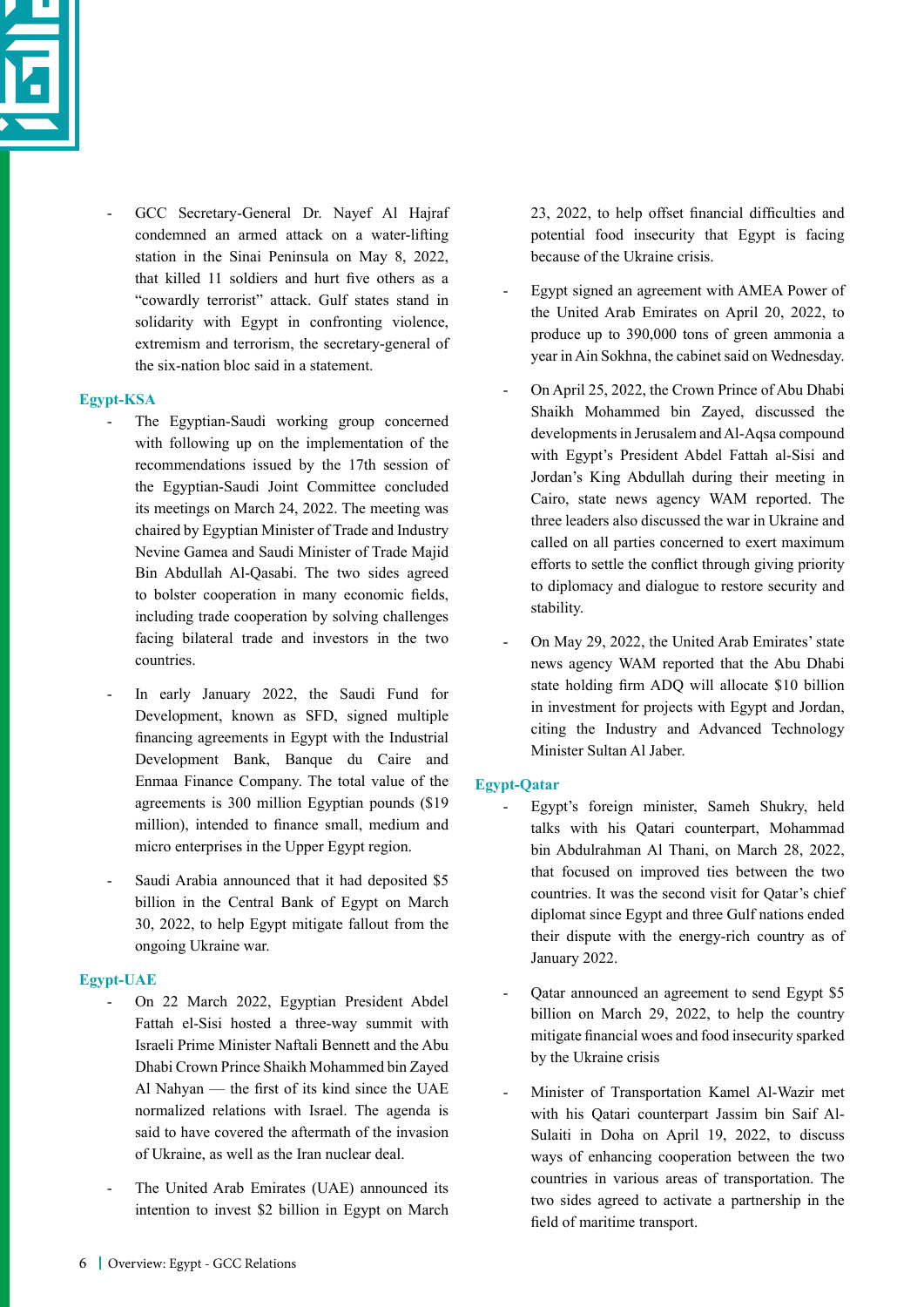

# **Egypt-Oman**

- On July 18, 2021, President Abdel Fatah al-Sisi received a phone call from Sultan Haitham bin Tarik of Oman. The two leaders discussed the status of bilateral relations and examined the developments of regional matters of mutual interest.
- On January 23, 2022, the Egyptian-Omani Joint Committee concluded its 15th session in Muscat, Oman under the chairmanship of Minister of Foreign Affairs Sameh Shoukry and his counterpart, Badr bin Hamad Bin Hamoud Al-Busaidi, in which they signed six memoranda of understanding (MoUs). The two sides issued a joint statement in which they stressed that they would continue to strengthen bilateral cooperation on the political, security, economic, commercial, industrial, judicial, development, educational, media, labor, and social development levels.
- Said Hamoud Al Ma'awali, Omani Minister of Transport, Communications and Information Technology held an online meeting with Dr. Amr Talaat, Egyptian Minister of Communications and Information Technology, on May 9, 2022. Al Ma'awali expressed his delight in Oman's winning of the 3rd edition of the Arab Digital Capital 2022 initiative. The first winner of the initiative was the Kingdom of Saudi Arabia, followed by the Republic of Egypt in the second edition.

## **Egypt-Bahrain**

- On July 3, 2019, Personal Representative to HM the King, President of the Supreme Council for Environment (SCE), HH Shaikh Abdullah bin Hamad Al Khalifa, and Egypt's Minister of Environment, Dr. Yasmine Fouad, signed a memorandum of understanding on environmental protection, climate affairs and nature conservation.
- The Bahraini Industry, Commerce and Tourism Minister Zayed bin Rashid Al Zayed received Egypt's General Authority for Investment and Free Zones (GAFI) Executive Director, Mohammed Abdelwahab, and the Sovereign Fund of Egypt Chief Executive Officer, Ayman Soliman, on April 4, 2021, and reviewed with them economic relations between Bahrain and Egypt. Al Zayani stressed the Bahraini government's support for all

steps and initiatives that would develop bilateral relations and noted the importance of exchanging visits between officials of the two countries to develop cooperation in various fields and strengthen frameworks for coordination on various issues.

The United Arab Emirates (UAE), Egypt and Bahrain discussed regional issues in Abu Dhabi on January 26, 2022. In a statement by the Egyptian presidency, the meeting, which was also attended by the ruler of Dubai, discussed regional issues and "means to strengthen coordination and cooperation to promote the mechanisms of joint Arab action to confront the current challenges facing the region."

#### **Egypt-Kuwait**

- Egyptian President Abdel Fattah al-Sisi welcomed the Ambassador of Kuwait, Mohamed Saleh al-Thuwaikh, on January 2, 2022, to commemorate the end of his term as ambassador in Cairo. After the meeting, al-Sisi affirmed his nation's full support for the security and stability of Kuwait in the face of regional challenges, as part of the fixed Egyptian policy in maintaining Gulf security.
- President Al-Sisi met with the Emir of Kuwait, Sheikh Nawaf Al-Ahmad Al-Jaber Al-Sabah, and the Crown Prince of Kuwait, Sheikh Mishal Al-Ahmad Al-Jaber Al-Sabah, on February 22, 2022, at Bayan Palace in Kuwait in the presence of delegations from the two countries. Following the meeting, Al-Sisi emphasized Egypt's keenness on achieving the stability and security of Kuwait and all Gulf countries in the face of internal and regional challenges, stated Presidential Spokesperson Bassam Rady.
- On April 9, 2022, Egypt and Kuwait signed a grant agreement worth 750,000 Kuwaiti dinars (\$2.5 million) to contribute to the preparation of technical, economic, and environmental feasibility studies for a railway connection project between Egypt and Sudan.

Currently, the Gulf's broad strategy toward Egypt involves strengthening existing mutual ties with the country. The financial burden placed upon Egypt following the global pandemic, and most recently following the Ukraine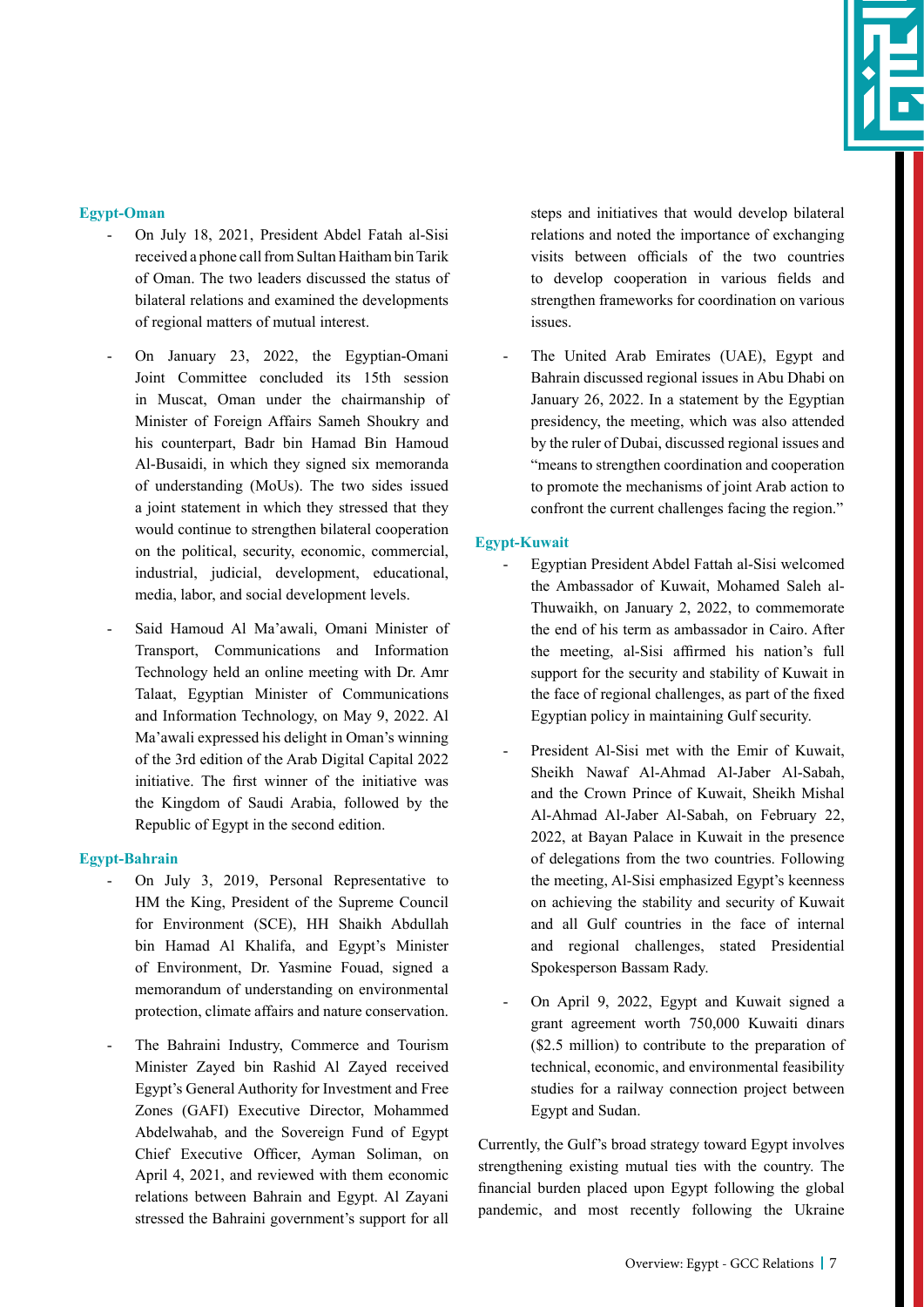



crisis and the ensuing food insecurity issue, has led GCC countries to step up and financially assist Egypt. As such, it comes as no surprise that the UAE, Saudi Arabia, and Qatar have invested billions of US dollars into Egypt to help the country navigate these new economic woes. Gulf aid to the current Egyptian regime indicates the shared interests and common fears between Gulf Arab countries and the Sisi government. The aid, however, is only a short-term solution to Egypt's issues.

Based on this, it is likely that the relations between Egypt and the GCC countries will continue on their current trajectory. Gulf financial flows should, however, not be seen as automatic; the GCC states have been paying increased attention to Egypt's internal economic reforms in order to ensure that the overall economic environment in the country begins to improve. Other investments are garnered to deliver a return of investment and cannot simply be seen as assistance provided to the Egyptian state. The key challenge continues to be finding the right balance between financial flows that ensure the stability of Egypt, while at the same time enabling the country to reduce its dependencies on foreign aid. For instance, despite Saudi Arabia's considerable investments in Egypt over the years, Egypt has continued to

pursue a foreign policy line that, at times, stands in clear contrast and even defiance of Saudi Arabia. For example, Egypt refused the Saudi request for military help in Yemen and did not join the Saudi-supported effort to bring down the Assad regime during the Syrian Civil War. In addition, much of the financial assistance has not produced a more stable economic environment in Egypt with a continued risk of instability in the near future.

## **GRC Dossier: Publications & Works**

- Gerlach Press 2016: [Egypt and the Gulf: A](https://gulfresearchmeeting.net/publication/44) [Renewed Regional Policy Alliance, edited by](https://gulfresearchmeeting.net/publication/44) [Robert Mason](https://gulfresearchmeeting.net/publication/44)
- GRC 2014: More than Money: Post-Mubarak Egypt, Saudi Arabia, and the Gulf, written by Yasmine Farouk
- GRC 2006: Gulf-Egyptian Relations: Past, Present and Prospects, written by Amar Ali Hassan